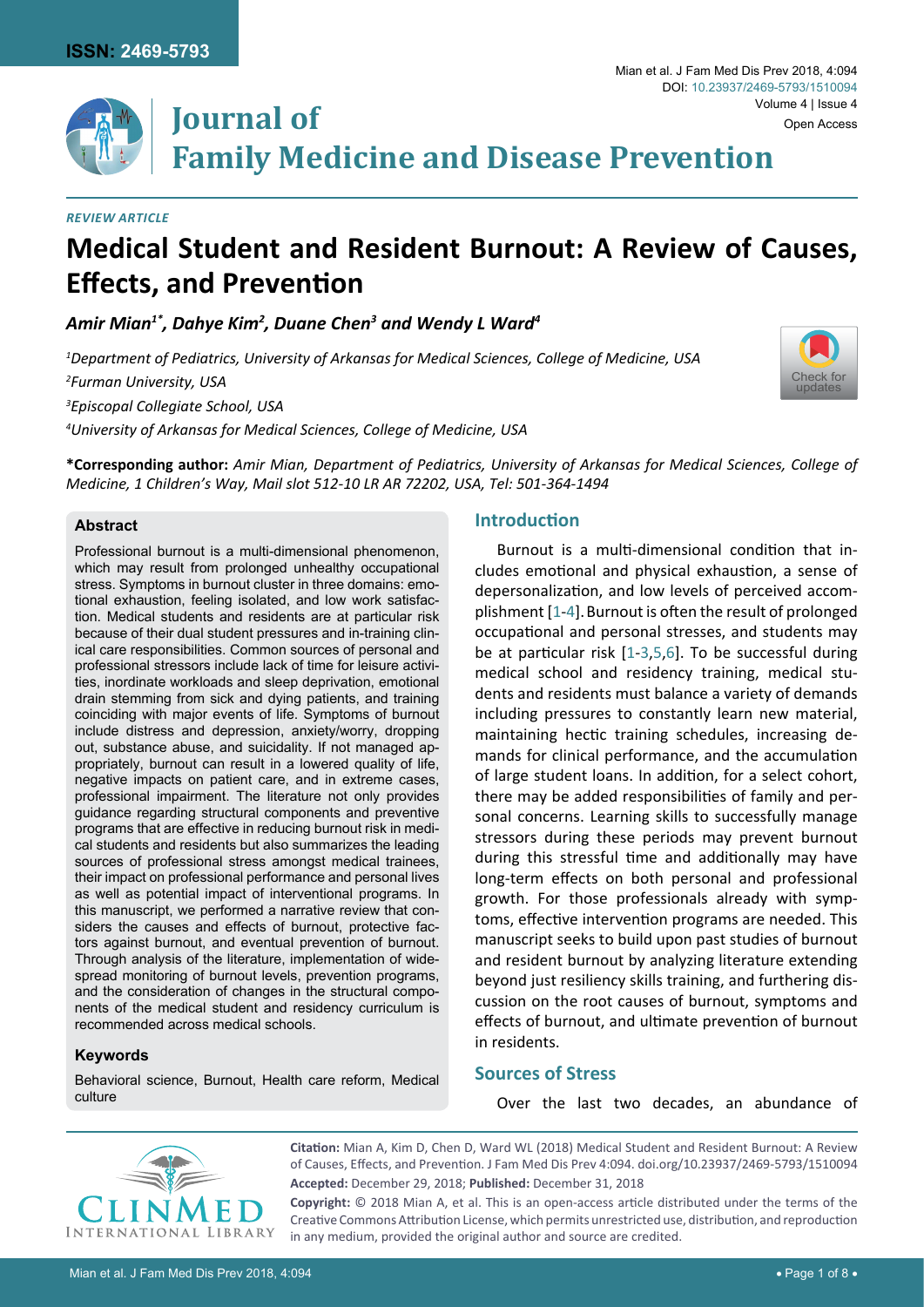<span id="page-1-0"></span>**Table 1:** Common causes of personal and professional stresses among medical students and residents in training.

| Common personal/professional stressors |                                                      | <b>Common effects of stressors</b>    |
|----------------------------------------|------------------------------------------------------|---------------------------------------|
| 1.                                     | Sleep deprivation                                    | 1. Distress and depression            |
|                                        | 2. Lack of time for personal/family lives            | 2. Professional dissatisfaction       |
|                                        | 3. Emotional drain of dealing with sickness and pain | 3. Marital discord                    |
|                                        | 4. Dislocation from family and friends               | 4. Professional impairment            |
|                                        | 5. Financial Strains                                 | 5. Alcohol and drug abuse             |
|                                        | 6. Residency coinciding with major events of life    | 6. Unhealthy attitude about own needs |
|                                        |                                                      | 7. Suicide                            |

literature has been published suggesting an association between professional and personal stressors and burnout [\[5](#page-5-3),[7](#page-5-7)]. As a result, educators, medical schools, and residency training programs have an increased awareness regarding the potential harmful effects of stressors during training. There is now a responsibility on the part of educators to identify and address those harmful effects and professional stressors. This section reviews the leading sources of stressors as reported by the medical students and residents and its associated effects (See [Table 1](#page-1-0) for Summary).

## **Over work and sleep deprivation**

High clinical loads create high work demands on top of student tests, clinical performance simulations, and other assessments. These problems may become compounded in the presence of additional issues such as non-supportive staff or an unconducive work environment [[8](#page-5-14)]. However, the adverse effects of negative clinical environments may generally be offset by positive learning opportunities for residents and medical students [[9](#page-5-15)].

Sleep deprivation is a universal concern across level of learner [[10](#page-5-16)]. Numerous studies have associated chronic sleep deprivation to fatigue, burnout, and increased risk of serious medical errors [\[7\]](#page-5-7).It is interesting to note that a cross-sectional study of internal medicine residents reported that majority of trainees believed that they "had to learn to tolerate sleep deprivation" and that it is "an expected part of training" [[10](#page-5-16)]. One additional study showed a clear linkage between sleep deprivation and negative moods [[11](#page-5-17)].

## **Emotional drain as a result of dealing with sick and dying patients**

Medical students and residents must learn to deal with the demands of caring for ill and, in some cases, dying patients which are an inherent part of medical practice. For the majority of residents and medical students, learning to cope with this emotional drain is one of the unspoken challenges. Even though it is rarely "taught", residents and medical students are expected to "learn" this important aspect of medical practice. A study shows that Emotional Intelligence (EI) "(an individual's ability to perceive, process, and regulate one's own emotions and the emotions of others)" is a strong predictor of physicians' well-being  $[10]$  $[10]$  $[10]$ .<sup>(p.353)</sup> Additional sources of stress during clinical rotations include interfacing with patients with infectious diseases such as HIV, diseases that create longstanding periods of slow decline, and patients making difficult decisions in the context of palliative care, and working with "difficult" family members, and their own personal perspective on ethical issues which may be contrary to their patients' perspectives [\[4](#page-5-1)[,12](#page-5-5)[-14](#page-5-6)].

## **Lack of time for personal lives outside of training**

Medical students' and residents' ability to utilize available coping resources should be an important aspect emphasized in education and training. Several studies report that stress perceived by house officers relates more to lack of time and adequate coping resources than to occupational stresses themselves [\[7](#page-5-7),[15-](#page-5-8)[17](#page-5-9)]. It is widely accepted that a lack of clear understanding regarding how to balance the demands of professional and personal lives can hinder the pursuit of a healthy personal life outside the world of the health care. Thus, personal stressors contribute to the cumulative stress for students and residents. In particular, for married residents and medical students, the family responsibilities may also be a drain on time and energy as well as financial stress which cannot be underestimated. International medical graduates, who comprise nearly one-fifth of the physician population in the US, embody as a group, the ultimate in isolation from loved ones, who may reside half way across the globe [\[15](#page-5-8)[,18](#page-5-10)]. This group faces additional stress of training in foreign surroundings, which may be further confounded by unfortunate encounters with racial and ethnic discrimination.

## **Training years coincide with major events of life**

Training years occur during a unique time period in the development of a physician, when several important milestones in a person's life may commence at a given time. Life milestones such as marriage, child birth, and exploring and starting a new job rank among the top ten most stressful events in any person's life [\[19](#page-5-11)-[21](#page-5-12)]. For program directors and mentoring faculty, it is critical to understand that being at this personal cross-road, residents and medical students may find it difficult to deal with stressors of training. Furthermore, or select residents and medical students with family obligations, debt stemming from medical school coupled with the high cost of living may be enormous [[20,](#page-5-13)[22](#page-6-0)]. As a result,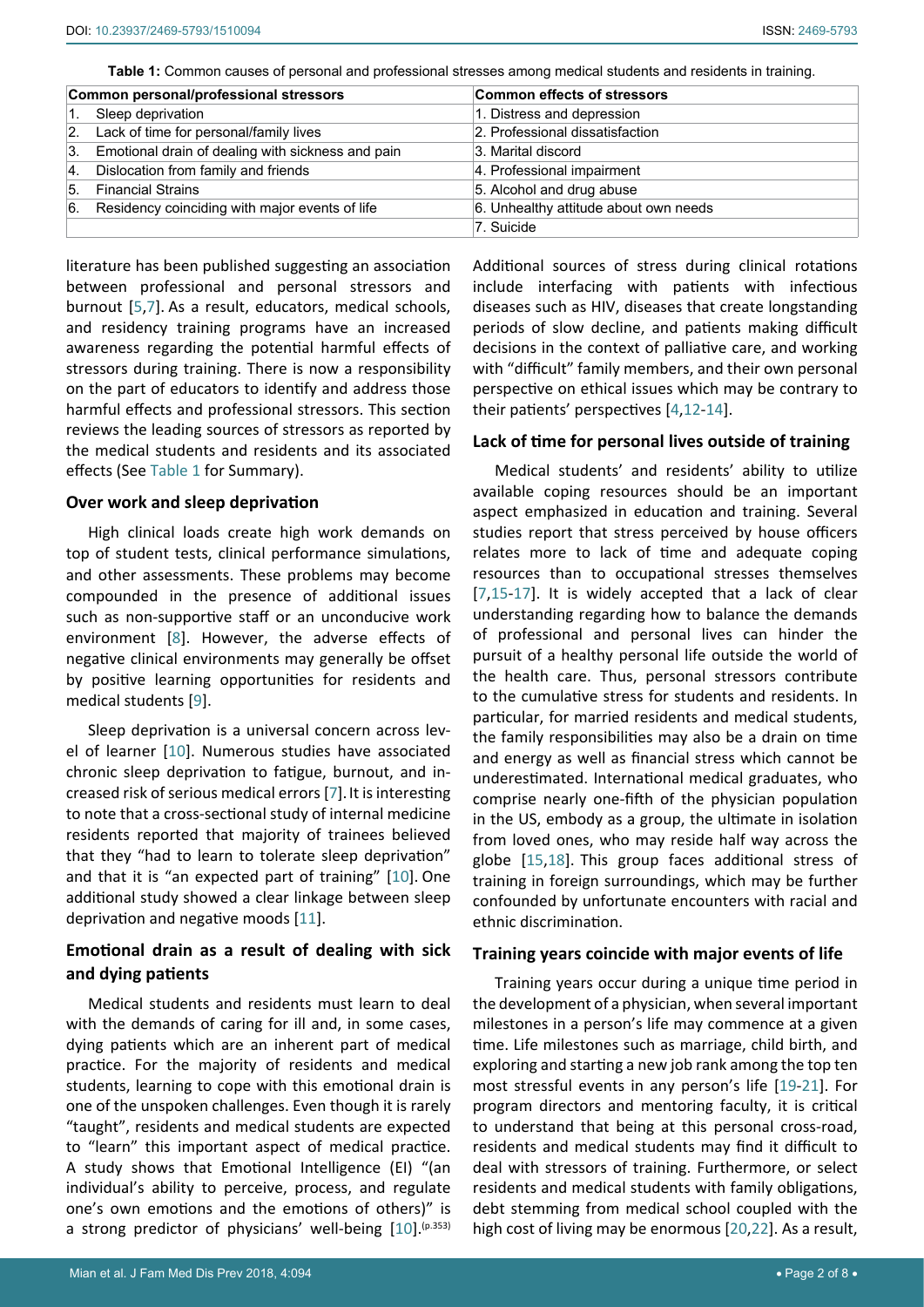conflicts between residents' and medical students' educational demands and their financial needs may put undue pressure on career choices and force some residents and medical students to work against their natural aptitudes [[22](#page-6-0)]. Occasionally residents may halt further training such as fellowships or additional research because of their financial demands to start earning early so as to be able to meet their obligations [[23](#page-6-9),[24\]](#page-6-10).

## **Summary**

Burnout among medical students and residents is closely associated with personal and professional stressors that they encounter during the intense time of training. These stressors are identified as a lack of time for personal/family lives, overwork and sleep deprivation, emotional drain from dealing with sickness and death, and common personal stressors such as dislocation from family and friends and financial strain as educational debt accumulates. It is important to note that many of these studies have major limitations such as being cross-sectional, single institutional, and based on self-report volunteer respondents. We found no welldesigned, randomized controlled study analyzing any of these associations among residents or medical students. Future research should include a comprehensive look at the sources of stress for medical students and residents.

## **The Effects**

These stressors can cause distress, burnout, and/ or mood disorders, and in some cases can lead to functional limitations in residents and medical students. The emotional state of students is of central concern to educators, but also the potential for negatively impacting patient care must be considered.

#### **Clinical signs of distress and depression**

It is intuitive that inadequately managed stress among medical students and residents could lead to emotional distress and depression. Prevalence of distress and depression is estimated to be 7%-to-8.6% incidence of depressive symptoms among first year residents [[25](#page-6-11),[26\]](#page-6-12).

Some investigators report an association between resident's depression and marital discord. It is estimated that 30-40% of residents have marital and relationship problems, and most attribute this to the stresses of residency training [\[13](#page-5-19)[,22](#page-6-0),[27](#page-6-13)]. Further, it has been estimated that 1.4% of all interns and nearly 1% of all residents take leave from training annually for various emotional reasons [\[19](#page-5-11)]. Of this group of trainees, 12% were psychiatrically hospitalized, 2% were treated for drug or alcohol problems, and 3% attempted suicide. The frequency of such incidents is greatest during the first postgraduate year and least during the third year [[20](#page-5-13),[28](#page-6-14)].

There are gender differences in how professional

stress is perceived. In one study, male residents reported significantly higher levels of satisfaction during their first year of training than female residents [[29](#page-6-1)[-31\]](#page-6-2). Further, more than one third of all female physicians may experience some degree of depression during their lifetime [[20](#page-5-13),[31](#page-6-2)]. In fact, female residents report increased distress related to conflicts such as competing demands of home, family and work, concerns about child bearing, and their physician status as a hindrance in development of social relationships with non-physician men. One study showed that only 10 percent of women in the study agreed that child rearing responsibilities were shared equally [\[32](#page-6-3)]. Further, underrepresented minority medical students do have unique stressors and may be at heightened risk [[33\]](#page-6-4). Some studies attribute these higher risks of burnout to lack of specialized support that offer unique help to meet their needs [\[33\]](#page-6-4).

#### **Professional impairment**

In a large cross-sectional study of medical students, it is estimated that between 4 and 18% of students show signs of impairment [[22](#page-6-0),[33](#page-6-4)]. When asked if they would voluntarily seek professional help, a vast majority reported being afraid to seek help. It is difficult to establish a clear association of distress and depression with professional impairment suggesting impairment in professional decision-making and skill may be a separate symptom of stress. Several studies report a higher level of stress among their trainees who also have some degree of performance impairment during the first postgraduate year [[1](#page-5-0)[-3](#page-5-2),[5](#page-5-3)[,8,](#page-5-14)[15](#page-5-8),[16](#page-5-18)]. Based on several studies, house officers (leaders of the student groups) have been labeled by the American Medical Association as a group "at risk" for becoming impaired due to additional job responsibilities and stress [\[34\]](#page-6-5). Estimates of impairment among all physicians in the US range from 10-12% [\[30](#page-6-6),[35](#page-6-7),[36](#page-6-8)].

#### **Drop out**

Difficulty dealing with the stresses of medical education and residency training may lead to reconsideration of the chosen occupation. In one study more than 50% of interns who reported feeling overwhelmed with no apparent source of help had "seriously considered leaving their training program [[10](#page-5-16)]". Precipitant reasons cited include unhappiness with medicine, their program, and other personal stressors. Thoughts of leaving the program significantly decrease as residents progressed through residency training coinciding with the reduction in distress during this time period noted above. Professional dissatisfaction is cited as a major contributor to the problem of professional dropout among medical professionals [[12](#page-5-5)].

## **Drug, alcohol and substance abuse**

Drug addiction is estimated to be 30-100 times more common among physicians than the general population [\[36](#page-6-8)]. It is estimated that 5-15% of physicians worldwide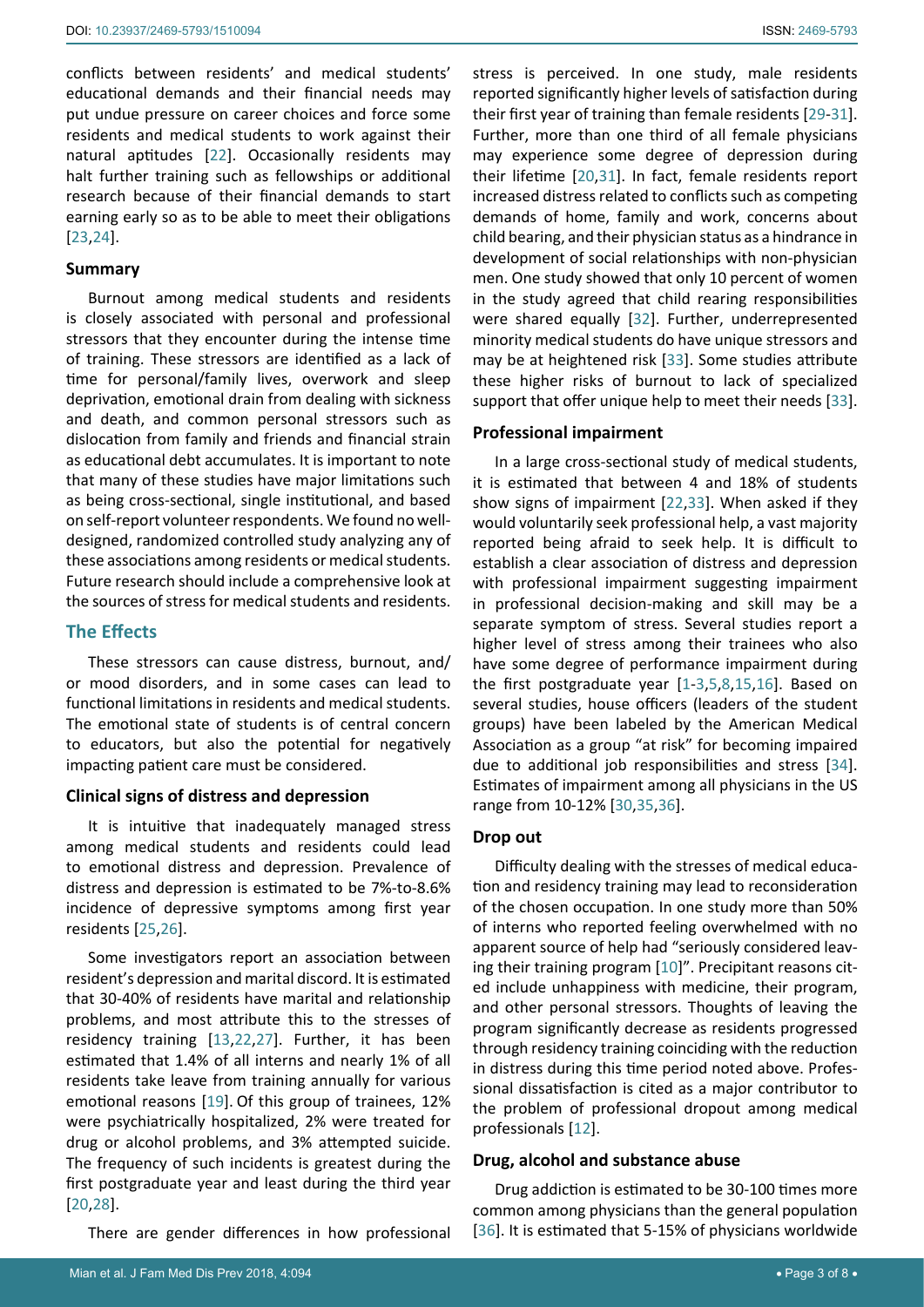may have some form of drug or alcohol addiction; however, only 1-2% come to formal attention [[36\]](#page-6-8). A comparison study demonstrated that heavy drug use, including use of alcohol, was 1.6 times more prevalent among physicians than comparable non-physicians [[27](#page-6-13)]. Professional dissatisfaction and stress are cited as a major contributor to the problem of abuse of drugs and alcohol [[12](#page-5-5)]. Within a group of physicians with addiction, it is estimated that nearly 10% of these attempts or commit suicide [\[37](#page-6-19)]. It has been estimated that 1.4% of all trainees and nearly 1% of all residents take leave from training annually for various emotional reasons of this group of trainees, 2% were treated for drug or alcohol problems [[27\]](#page-6-13).

Smoking and alcohol are reported to be positively associated with level of stress among residents [[28](#page-6-14)]. A survey of resident's report that tranquilizers are frequently or infrequently used by nearly 11% of trainees, opiates by 9%, and alcohol, marijuana, and other drugs by unknown numbers [[12,](#page-5-5)[13](#page-5-19),[35](#page-6-7),[36](#page-6-8)]. A confidential survey of residents revealed that many began using benzodiazepines and prescription opiates once they received prescribing privileges, and they rationalized the use as self-treatment for stress and lack of adequate sleep [[38](#page-6-20)]. In fact, a few studies report subspecialties such as anesthesiology and psychiatry as high risk for substance abuse [\[38](#page-6-20),[39](#page-6-21)]. However, a recently published follow up study among residents and practicing anesthesiologists did not show any association between type of specialty and risk for addiction for its trainees [\[40](#page-6-22)].

#### **Suicidality**

Premature, self-inflicted death is the most tragic of all events. Previous studies have estimated that suicide kills more physicians than diabetes, pulmonary diseases, liver disease, and homicide individually [[41\]](#page-6-23). The estimated suicide rate among physicians is thought to be almost two and a half times the rate in the general population [[42](#page-6-24),[43\]](#page-6-25). Suicide rates among medical students reported to be nearly 3 times the rate of their general population cohorts, and suicide is the second leading cause of death of medical students after automobile accidents [[17](#page-5-9),[44](#page-6-26),[42\]](#page-6-24). Various studies conducted by confidential surveys showed that almost 1/3 to 1/2 of intern's report symptoms compatible with severe depression. Of these, almost 25% also reported having suicidal ideation at some point in time. Tragically, each year the medical community loses equivalent of 1-2 medical students per senior class to suicide [[12](#page-5-5),[36](#page-6-8),[45\]](#page-6-27). Professional dissatisfaction and stress is cited as a major contributor to attempted suicide among medical professionals. For trainees who take leave during training for emotional reasons, 3% attempted suicide [[20](#page-5-13)].

#### **Summary**

Due to occupational stress and emerging burnout, medical students and residents are at risk for clinical sign of depression, professional impairment, drop out,

alcohol and drug abuse, and suicide during their training years and thereafter.

## **Protective Factors**

There are some factors that are associated with greater resiliency to burnout in residents and medical students. Studies delineate the following protective factors which reduce the effects of stressors during training:

## **Close family and friends**

During the training years, peers are the main source of support for residents and medical students [\[46\]](#page-6-15). Spouse and family also provide a valuable source of comfort, support to residents and medical students. Several researchers report that being married and possessing strong social contacts are associated with lower levels of perceived stress by residents and medical students-in-training [[10,](#page-5-16)[17](#page-5-9),[46](#page-6-15)-[48](#page-6-16)]. This buffering effect may be lost for those separated due to geography or to lack of available quality time.

## **Positive and encouraging learning conditions**

While the residents and medical students are training, they are not just providing care for patients but also, they are in an academic facility designed to nurture and challenge them to learn and develop into physicians. Several studies report that positive, satisfying learning environments during training significantly reduces the level of physical and emotional stress as perceived by residents [[46](#page-6-15)]. Instances of workplace shaming has had positive correlations with depression [\[49](#page-6-17)]. Mistreatment of the residents and medical students can lead to long term stress, may discourage them from being motivated to learn, and additionally have an impact on performance scores [\[50\]](#page-6-18).

Satisfaction with residency has been conceptualized as the ratio of positive learning to negative work experiences that is, a reward/punishment ratio [\[50\]](#page-6-18). If the learning is high enough, residents are willing to tolerate a certain level of excessive strain from the environment. However, if the level of strain is overwhelming, or if the amount of learning declines, satisfaction wanes and frustrations rise [[50\]](#page-6-18). The same may be true for medical students.

## **Summary**

There are multiple protective factors that can combat stress and prevent burnout. Residents with positive home and work settings benefit from reduced impacts of stressors from training ([Table 2](#page-4-0)).

## **Effective Prevention**

While residents and medical students are expected to learn how to cope with their stress, the fact that burnout prevalence is so high suggests the need for intentional, targeted prevention programs that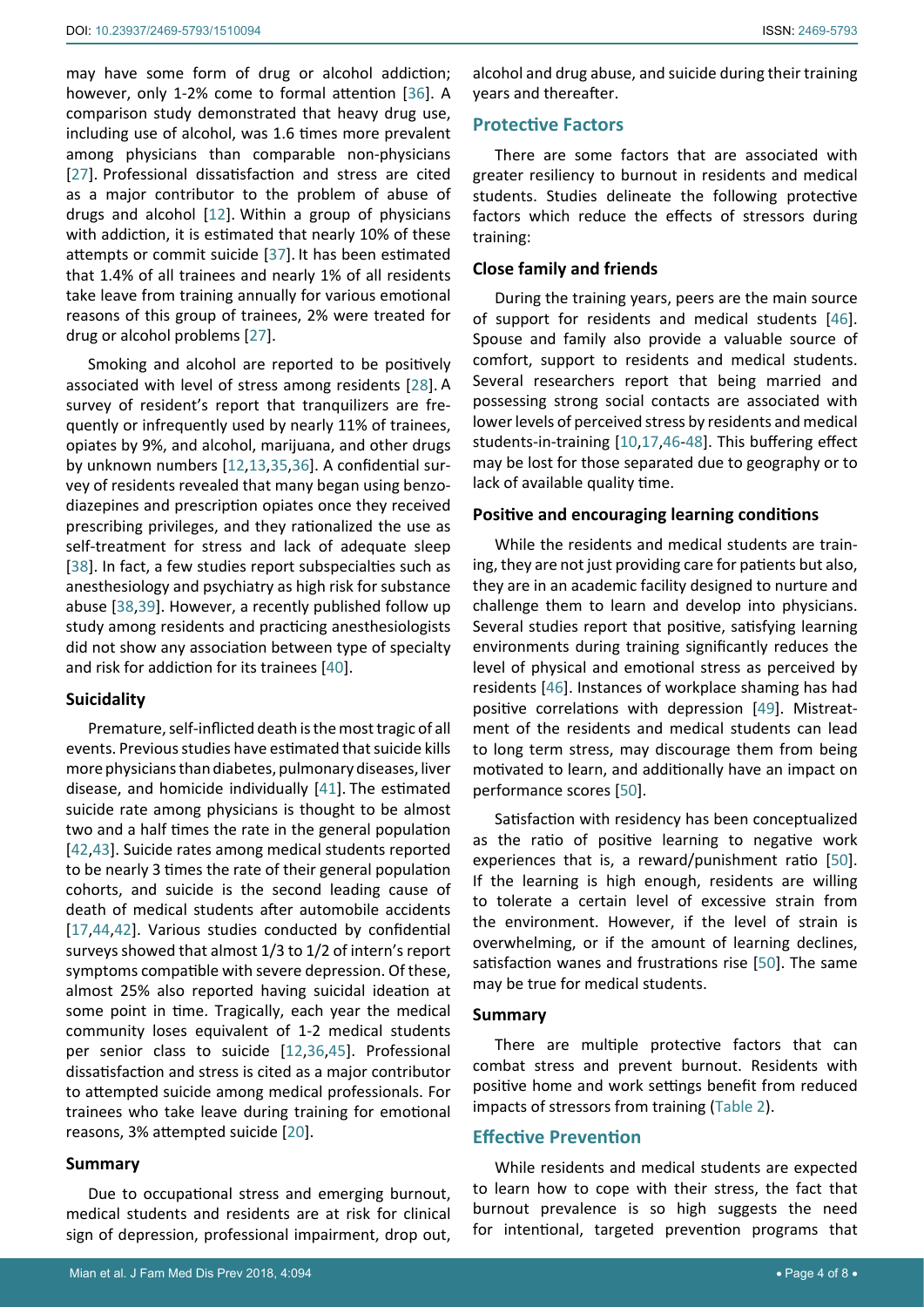<span id="page-4-0"></span>**Table 2:** Protective Factors and Prevention against Burnout.

| <b>Protective Factors</b>              |                                                           |
|----------------------------------------|-----------------------------------------------------------|
| 1. Close network of family and friends |                                                           |
|                                        | 2. Positive and encouraging learning environment          |
| <b>Prevention</b>                      |                                                           |
| management                             | 1. Professional development centered around stress        |
| 2. Social events and connectedness     |                                                           |
| 3. Developing time management skills   |                                                           |
| <b>Structural Elements of Programs</b> |                                                           |
| maximum 80 hour/wk                     | 1. Reducing resident work hours and follow quideline of a |
| 2. Financial wellness education        |                                                           |
|                                        | 3. Professional and peer support networks                 |
| programs)                              | 4. Free and anonymous EAP services (Employee assistance   |
| 5. Mentorship Programs                 |                                                           |

teach stress management skills as well as considering structural changes to the training programs and institutional culture changes that can reduce stressors.

#### **Prevention programs**

Prevention programs are critical for teaching stress management strategies to medical students and residents and may help buffer the effects of stress during training. Brennan and colleagues designed active learning sessions that would help the individual learn the skills that they can use to feel supported and less stressed, incorporating reflection, practicing coping skills to be used during times of stress, identifying personal strengths, and connecting with what (to them) gives meaning in their work, time management, preventative emotional self-care, and developing and maintaining social connections in and outside of medicine to support resident well-being [[51\]](#page-6-35). Some programs encourage relaxation skills, mindful meditation, and on-duty napping to reduce burnout risk [\[52](#page-6-32)-[54\]](#page-6-36). Other programs engage families and/or support social connections among students which can buffer against stress and reduce risk of burnout. For example, annual medical student picnics, socials, birthday celebrations, and other social events can contribute to reduced stress and enhanced social support. Also, residency retreats create more social connectedness with coworkers which leads to better working environment. The rapport and mutual interest kindled during the retreat have help them work more effectively with chief residents. As the retreats bring value of interdepartmental communication among the residents [\[53](#page-6-33)].

Other programs are conducted to empower and encourage trainees such as mentoring programs. In a recent literature review, the mentoring programs reported in 14 papers aim to provide career counseling, develop professionalism, increase students' interest in research, and support them in both their personal and career growth [[55\]](#page-6-30). Effective programs also provide aid to the residents and medical students to sustain mindfulness in medicine and empathy.

Empathic connection with patients contributes to work satisfaction and finding meaning in your work and is valued by patients in their health care experiences. Without empathy, burnout prevalence increases in terms of emotional exhaustion, depersonalization and diminution of personal accomplishment [[56](#page-6-28)[-58\]](#page-6-29). As these mentoring programs build inner strength, confidence, empathy, and meaning in their work, risk of stress and burnout decreases [[55](#page-6-30),[57\]](#page-6-31).

#### **Summary**

Preventive programs can have an incredible effect on trainees in terms of building stress management skills. By utilizing these skills, residents can effectively develop a buffer to burnout and stress related disorders [[52](#page-6-32),[53\]](#page-6-33).

## **Structural Changes to the Training Curriculum**

In some medical schools, the professional wellness or mentoring programs are embedded the formal training curriculum and were linked to increases in self-kindness and compassion and reductions in burnout symptoms [\[53](#page-6-33)].

First, programs should give careful consideration of clinical loads, studying demands, and other workload demands to avoid overload and reduce risk of burnout. Despite the 2003 the Accreditation Council for Graduate Medical Education (ACGME) requirement that reduced resident work hours to 80 per week, medical students and residents continue to report being overworked, stressed, and without enough time to adequately sleep [\[58](#page-6-29)]. While these guidelines were drawn with the aim to decrease resident stress, limit fatigue and improve resident performance and patient safety [\[53](#page-6-33),[58](#page-6-29)], it is possible that continued consideration of the overall workload including both patient care and studying demands need to be considered. In addition, offering financial wellness educational seminars and access to loan repayment options as part of orientation or throughout training can be helpful in mitigating financial stress from debt accumulation.

Training problems can also capitalize on protective factors. For instance, designing informal events like picnics, dinners, and other social events that are inclusive of spouses and children can engage the support network in the training years [\[59](#page-6-34)]. Further, monitoring the culture of the learning environment and intervening as necessary with attendings whose behavior is not reflective of a respectful, positive, engaging learning environment is critical. Further, attendings who model how to cope with the intense patient issues including the death of patients, as well as attendings who model work/life balance and healthy behaviors can be instrumental in guiding medical students and residents toward those positive coping behaviors [\[60](#page-7-0)]. Reflection Rounds, Balint rounds, Shwartz rounds, or other forums that actively discuss coping with stress, processing difficult patient circumstances, and creating a culture of peer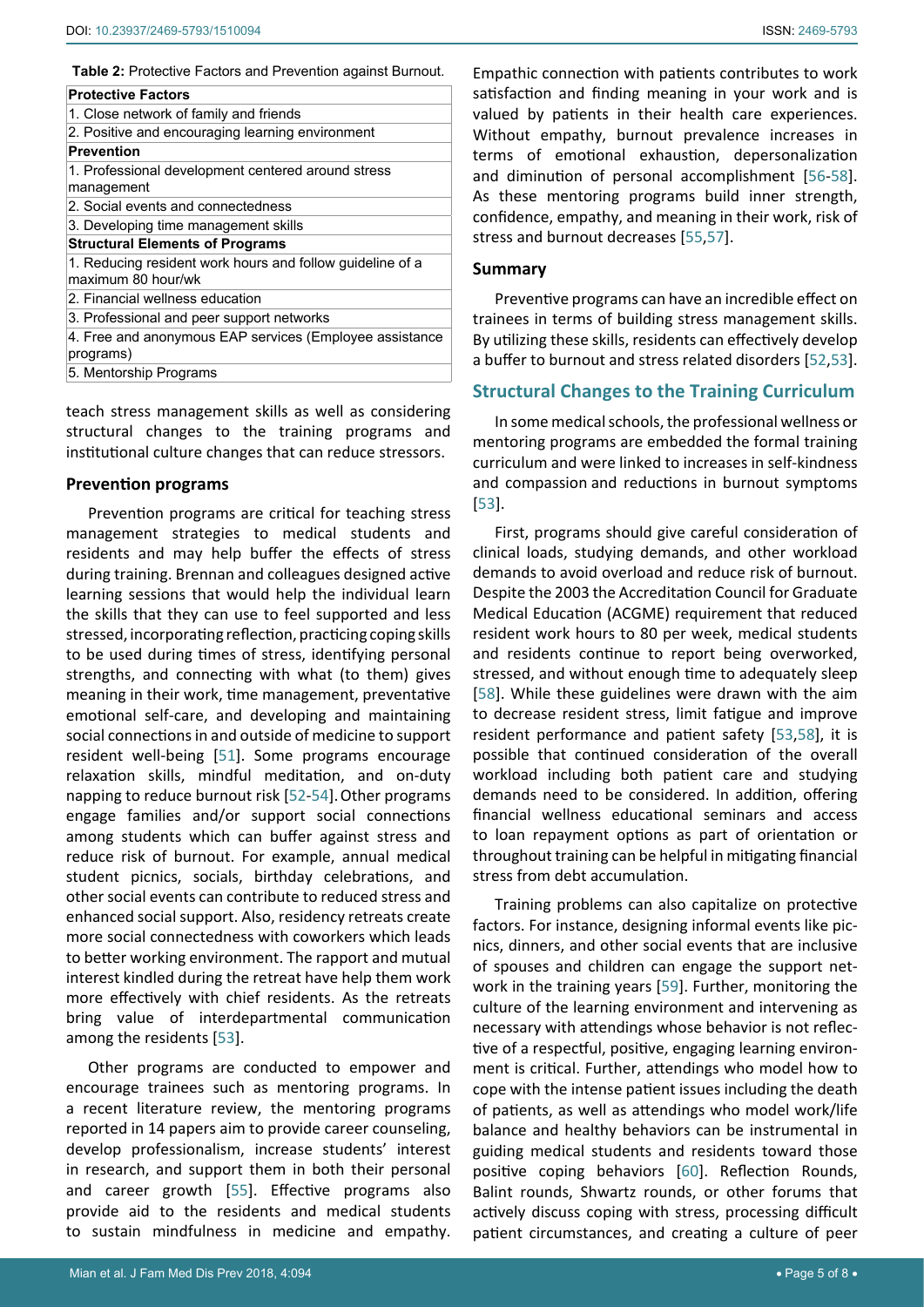support can also be helpful [\[61](#page-7-1)-[63](#page-7-2)]. Emails from human resources that encourage faculty and students to take their time off to renew and re-energize can be helpful in encouraging all employees to take their time, including medical students and residents. Offering low cost, onsite daycare and fitness center memberships can also be helpful, the former can reduce parenting distress over the cost and availability of high-quality care and the latter providing the impetus for physical fitness which can reduce stress [[64\]](#page-7-3).Having fresh fruits and other healthy snacks available in the call room can lead to increased consumption of nutritional foods [[12](#page-5-5)].

Programs should have a free and confidential EAP or other counseling program that can assist as well as having a crisis intervention service for emergencies. Making sure medical students and residents are aware of these services (not once but periodically throughout the training years) and finding ways to reduce stigma regarding seeking services by sharing de-identified stories of how these resources have been helpful for others is important. Using screening tools such as the Masbach Burnout Inventory (multiple versions are available including a 1-item screener) can be helpful in increasing self-awareness and/or identifying those in need of services [[1](#page-5-0)[-3](#page-5-2)].

#### **Summary**

The critical need for programs that teach resiliency skills to residents and medical students cannot be underestimated. Further, structural changes to the curriculum and changes in institutional benefits can have a positive impact on burnout rates.

#### **Conclusions**

Personal and professional stressors are increasingly recognized as sources of burnout and impairment. A healthy approach to stress management is critical for trainees facing high clinical and educational demands along with fatigue and isolation from life outside the hospital.

Trainees and their respective institutions should be well equipped with information regarding key symptoms of burnout, but also be well organized in programs and services that quickly and effectively combat the problem. Further well-designed interventional studies with clearly defined outcome measures are needed to develop successful strategies to improve wellbeing of medical students, residents-in-training and practicing physicians.

## **Acknowledgements**

This manuscript received no outside funding. All authors contributed adequately to be named for authorship and report no conflicts of interest. No assistance from medical writing experts.

## **References**

- <span id="page-5-0"></span>1. [Maslach C, Jackson SE, Leiter MP, Schaufeli WB, Schwab](https://www.mindgarden.com/117-maslach-burnout-inventory)  [RL \(1997\) Maslach Burnout Inventory. Evaluating Stress:](https://www.mindgarden.com/117-maslach-burnout-inventory)  A Book of Resources. (3rd [edn\), Rowman & Littlefield](https://www.mindgarden.com/117-maslach-burnout-inventory)  [Publishers Inc.](https://www.mindgarden.com/117-maslach-burnout-inventory)
- 2. [Ball S, Bax A \(2002\) Self-care in medical education.](https://www.ncbi.nlm.nih.gov/pubmed/12228090)  [Effectiveness of health habits intervention for first year](https://www.ncbi.nlm.nih.gov/pubmed/12228090)  [medical students. Acad Med 77: 911-917.](https://www.ncbi.nlm.nih.gov/pubmed/12228090)
- <span id="page-5-2"></span>3. [Mitchell RE, Matthews JR, Grandy TG, Lupo JV \(1983\) The](http://www.ncbi.nlm.nih.gov/pubmed/6854594)  [question of stress among first-year medical students. J Med](http://www.ncbi.nlm.nih.gov/pubmed/6854594)  [Educ 58: 367-372.](http://www.ncbi.nlm.nih.gov/pubmed/6854594)
- <span id="page-5-1"></span>4. [Bianchi R, Schonfeld IS, Laurent E \(2015\) Burnout](http://www.ncbi.nlm.nih.gov/pubmed/25638755)[depression overlap: a review. Clin Psychol Rev 36: 28-41.](http://www.ncbi.nlm.nih.gov/pubmed/25638755)
- <span id="page-5-3"></span>5. [\(1988\) Stress and impairment during residency training:](https://www.ncbi.nlm.nih.gov/pubmed/3382106)  [Strategies for reduction, identification and management.](https://www.ncbi.nlm.nih.gov/pubmed/3382106)  [Resident's services committee, Association of Directors in](https://www.ncbi.nlm.nih.gov/pubmed/3382106)  [Internal Medicine. Adopted by the Council of Association](https://www.ncbi.nlm.nih.gov/pubmed/3382106)  [of Program Directors in Internal Medicine. Ann Intern Med](https://www.ncbi.nlm.nih.gov/pubmed/3382106)  [109: 154-161.](https://www.ncbi.nlm.nih.gov/pubmed/3382106)
- <span id="page-5-4"></span>6. [Rotbart HA, Nelson WL, Krantz J, Doughty RA \(1985\) The](http://www.ncbi.nlm.nih.gov/pubmed/4025255)  [developmental process of residency education. Issues of](http://www.ncbi.nlm.nih.gov/pubmed/4025255)  [stress and happiness. Am J Dis Child 139: 762-765.](http://www.ncbi.nlm.nih.gov/pubmed/4025255)
- <span id="page-5-7"></span>7. [Asken MJ, Raham DC \(1983\) Resident performance and](http://www.ncbi.nlm.nih.gov/pubmed/6343602)  [sleep deprivation: a review. J Med Educ 58: 382-388.](http://www.ncbi.nlm.nih.gov/pubmed/6343602)
- <span id="page-5-14"></span>8. [Aiken LH, Clarke SP, Sloane DM, Sochalski J, Silber JH](http://www.ncbi.nlm.nih.gov/pubmed/12387650)  [\(2002\) Hospital nurse staffing and patient mortality, nurse](http://www.ncbi.nlm.nih.gov/pubmed/12387650)  [burnout, and job dissatisfaction. JAMA 288: 1987-1993.](http://www.ncbi.nlm.nih.gov/pubmed/12387650)
- <span id="page-5-15"></span>9. Dyrbye LN, Thomas MR, Harper W, [Massie FS Jr,](https://www.ncbi.nlm.nih.gov/pubmed/19250355) Power [DV \(2009\) The learning environment and medical student](https://www.ncbi.nlm.nih.gov/pubmed/19250355)  [burnout: a multicentre study. Med Educ 43: 274-282.](https://www.ncbi.nlm.nih.gov/pubmed/19250355)
- <span id="page-5-16"></span>10. [Lin DT, Liebert CA, Tran J, Lau JN, Salles A \(2016\)](https://www.ncbi.nlm.nih.gov/pubmed/27182037)  [Emotional Intelligence as a Predictor of Resident Well-](https://www.ncbi.nlm.nih.gov/pubmed/27182037)[Being. J Am Coll Surg 223: 352-358.](https://www.ncbi.nlm.nih.gov/pubmed/27182037)
- <span id="page-5-17"></span>11. [Kalmbach DA, Fang Y, Arnedt JT, Cochran AL,](https://www.ncbi.nlm.nih.gov/pubmed/29542006) Deldin PJ, [et al. \(2018\) Effects of Sleep, Physical Activity, and Shift](https://www.ncbi.nlm.nih.gov/pubmed/29542006)  [Work on Daily Mood: a Prospective Mobile Monitoring](https://www.ncbi.nlm.nih.gov/pubmed/29542006)  [Study of Medical Interns. J Gen Intern Med 33: 914-920.](https://www.ncbi.nlm.nih.gov/pubmed/29542006)
- <span id="page-5-5"></span>12. [\[No authors listed\] \(1987\) Results and implications of the](http://www.ncbi.nlm.nih.gov/pubmed/3573294)  [AMA-APA Physician Mortality Project. Stage II. Council on](http://www.ncbi.nlm.nih.gov/pubmed/3573294)  [Scientific Affairs. JAMA 257: 2949-2953.](http://www.ncbi.nlm.nih.gov/pubmed/3573294)
- <span id="page-5-19"></span>13. [Ziegler JL, Strull WM, Larsen RC, Martin AR, Coates TJ](http://www.ncbi.nlm.nih.gov/pubmed/4024634)  [\(1985\) Stress and medical training. West J Med 142: 814-](http://www.ncbi.nlm.nih.gov/pubmed/4024634) [819.](http://www.ncbi.nlm.nih.gov/pubmed/4024634)
- <span id="page-5-6"></span>14. [Schwartz AJ, Black ER, Goldstein MG, Jozefowicz RF,](http://www.ncbi.nlm.nih.gov/pubmed/3625739)  [Emmings FG \(1987\) Levels and causes of stress among](http://www.ncbi.nlm.nih.gov/pubmed/3625739)  [residents. J Med Educ 62: 744-753.](http://www.ncbi.nlm.nih.gov/pubmed/3625739)
- <span id="page-5-8"></span>15. [Flynn TC \(1986\) What makes internship so bad--and so](http://www.ncbi.nlm.nih.gov/pubmed/3703922)  [good. Pharos Alpha Omega Alpha Honor Med Soc 49: 7-8.](http://www.ncbi.nlm.nih.gov/pubmed/3703922)
- <span id="page-5-18"></span>16. Halenar JF (1981) Doctors do not have to burn out. Med Econ 58: 148-161.
- <span id="page-5-9"></span>17. Brent RL, Brent LH (1978) Medicine an excuse from living. Res Staff Physician 24: 61-65.
- <span id="page-5-10"></span>18. [Butterfield PS \(1988\) The stress of residency. A review of](http://www.ncbi.nlm.nih.gov/pubmed/3288162)  [the literature. Arch Intern Med 148: 1428-1435.](http://www.ncbi.nlm.nih.gov/pubmed/3288162)
- <span id="page-5-11"></span>19. [Borus JF \(1997\) Recognizing and managing residents'](http://www.ncbi.nlm.nih.gov/pubmed/9232173)  [problems and problem residents. Acad Radiol 4: 527-533.](http://www.ncbi.nlm.nih.gov/pubmed/9232173)
- <span id="page-5-13"></span>20. [Goebert D, Thompson D, Takeshita J, Beach C,](https://www.ncbi.nlm.nih.gov/pubmed/19174678) Bryson P, [et al. \(2009\) Depressive Symptoms in Medical Students and](https://www.ncbi.nlm.nih.gov/pubmed/19174678)  [Residents: A Multischool Study. Acad Med 84: 236-241.](https://www.ncbi.nlm.nih.gov/pubmed/19174678)
- <span id="page-5-12"></span>21. [Mushin IC, Matteson MT, Lynch EC \(1993\) Developing a](http://www.ncbi.nlm.nih.gov/pubmed/8447711)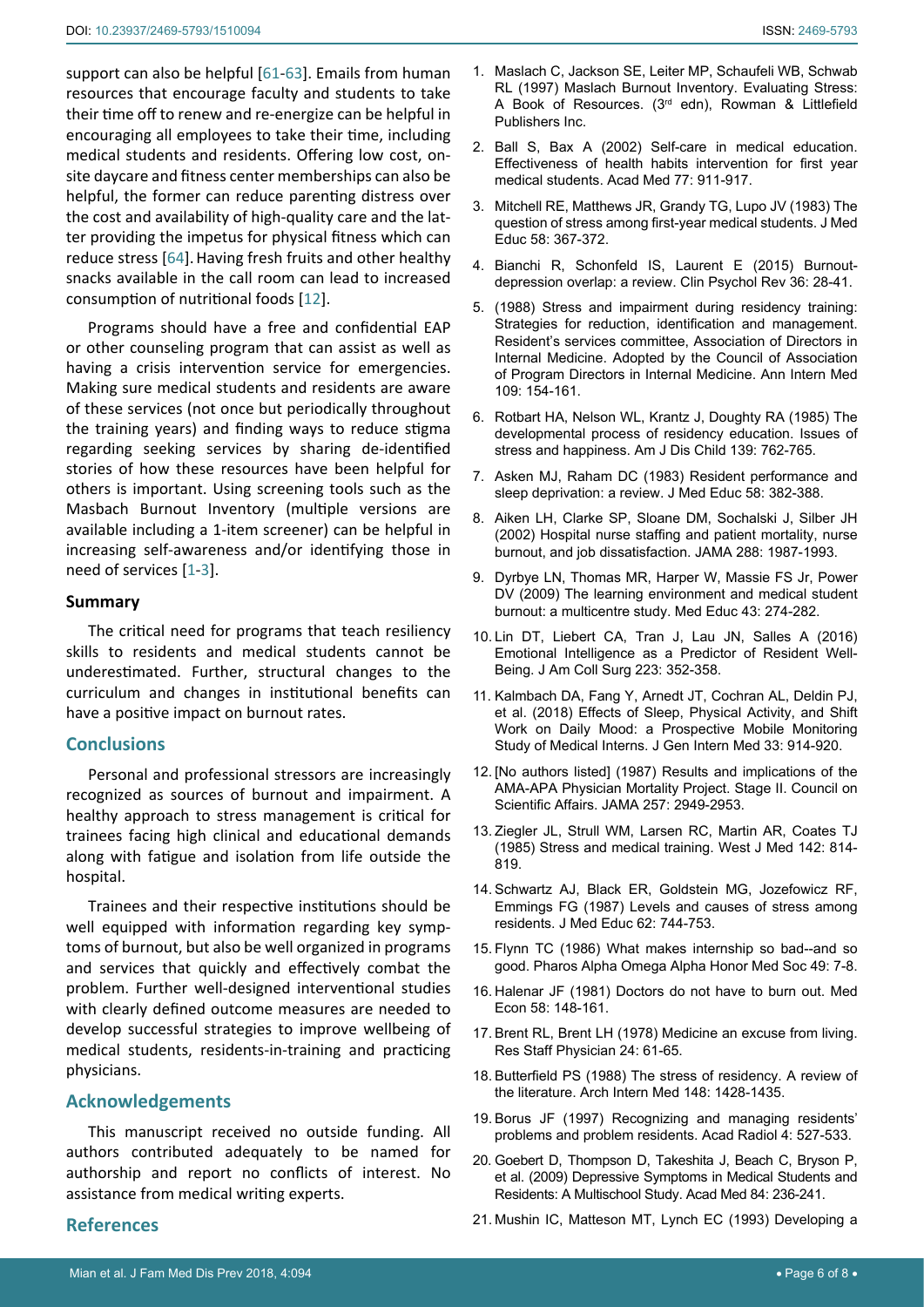- <span id="page-6-0"></span>22. Mayers MF (1997) Management of medical student's health problems. Advances in Psychiatric Treatment 3: 259-266.
- <span id="page-6-9"></span>23. [Grimm LJ, Lowell DA, Cater SW, Yoon SC \(2017\)](https://www.ncbi.nlm.nih.gov/pubmed/28552374)  [Differential Motivations for Pursuing Diagnostic Radiology](https://www.ncbi.nlm.nih.gov/pubmed/28552374)  [by Gender. Acad Radiol 24: 1312-1317.](https://www.ncbi.nlm.nih.gov/pubmed/28552374)
- <span id="page-6-10"></span>24. [Young TP, Brown MM, Reibling ET,](https://www.ncbi.nlm.nih.gov/pubmed/27181080) Ghassemzadeh S, [Gordon DM, et al. \(2016\) Effect of Educational Debt on](https://www.ncbi.nlm.nih.gov/pubmed/27181080)  [Emergency Medicine Residents: A Qualitative Study Using](https://www.ncbi.nlm.nih.gov/pubmed/27181080)  [Individual Interviews. Ann Emerg Med 68: 409-418.](https://www.ncbi.nlm.nih.gov/pubmed/27181080)
- <span id="page-6-11"></span>25. [Kirsling RA, Kochar MS, Chan CH \(1989\) An evaluation of](http://www.ncbi.nlm.nih.gov/pubmed/2798654)  [mood states among first-year residents. Psychol Rep 65:](http://www.ncbi.nlm.nih.gov/pubmed/2798654)  [355-366.](http://www.ncbi.nlm.nih.gov/pubmed/2798654)
- <span id="page-6-12"></span>26. [Clark DC, Salazar-Grueso E, Grabler P, Fawcett J \(1984\)](http://www.ncbi.nlm.nih.gov/pubmed/6465388)  [Predictors of depression during the first 6 months of](http://www.ncbi.nlm.nih.gov/pubmed/6465388)  [internship. Am J Psychiatry 141: 1095-1098.](http://www.ncbi.nlm.nih.gov/pubmed/6465388)
- <span id="page-6-13"></span>27. [Gordon GH, Hubbell FA, Wyle FA, Charter RA \(1986\)](http://www.ncbi.nlm.nih.gov/pubmed/3772596)  [Stress during internship: a prospective study of mood](http://www.ncbi.nlm.nih.gov/pubmed/3772596)  [states. J Gen Intern Med 1: 228-231.](http://www.ncbi.nlm.nih.gov/pubmed/3772596)
- <span id="page-6-14"></span>28. [Young EH \(1987\) Relationship of residents' emotional](http://psycnet.apa.org/record/1988-30949-001)  [problems, coping behaviors, and gender. Journal of Medical](http://psycnet.apa.org/record/1988-30949-001)  [Education 62: 642-650.](http://psycnet.apa.org/record/1988-30949-001)
- <span id="page-6-1"></span>29. [Ziegler JL, Kanas N, Strull WM, Bennet NE \(1984\) A stress](http://www.ncbi.nlm.nih.gov/pubmed/6699897)  [discussion group for medical interns. J Med Educ 59: 205-](http://www.ncbi.nlm.nih.gov/pubmed/6699897) [207.](http://www.ncbi.nlm.nih.gov/pubmed/6699897)
- <span id="page-6-6"></span>30. [Heim E \(1991\) Job stressors and coping in health](http://www.ncbi.nlm.nih.gov/pubmed/1891573)  [professions. Psychother Psychosom 55: 90-99.](http://www.ncbi.nlm.nih.gov/pubmed/1891573)
- <span id="page-6-2"></span>31. [Cohen JS, Patten S \(2005\) Well-being in residency training:](https://www.ncbi.nlm.nih.gov/pubmed/15972100)  [a survey examining resident physician satisfaction both](https://www.ncbi.nlm.nih.gov/pubmed/15972100)  [within and outside of residency training and mental health](https://www.ncbi.nlm.nih.gov/pubmed/15972100)  [in Alberta. BMC Med Educ 5:](https://www.ncbi.nlm.nih.gov/pubmed/15972100) 21.
- <span id="page-6-3"></span>32. [Sanfey H, Fromson JA, Mellinger J, Rakinic J, Williams](http://www.ncbi.nlm.nih.gov/pubmed/26193800)  [M, et al. \(2015\) Residents in distress: an exploration of](http://www.ncbi.nlm.nih.gov/pubmed/26193800)  [assistance-seeking and reporting behaviors. Am J Surg](http://www.ncbi.nlm.nih.gov/pubmed/26193800)  [210: 678-684.](http://www.ncbi.nlm.nih.gov/pubmed/26193800)
- <span id="page-6-4"></span>33. [Primack BA, Dilmore TC, Switzer GE, Bryce CL, Seltzer](https://www.ncbi.nlm.nih.gov/pmc/articles/PMC2925292/)  [DL, et al. \(2010\) Brief Report: Burnout Among Early Career](https://www.ncbi.nlm.nih.gov/pmc/articles/PMC2925292/)  [Clinical Investigators. Clin Transl Sci 3: 186-188.](https://www.ncbi.nlm.nih.gov/pmc/articles/PMC2925292/)
- <span id="page-6-5"></span>34. [Dickstein LJ, Stephenson JJ, Hinz LD \(1990\) Psychiatric](http://www.ncbi.nlm.nih.gov/pubmed/2400478)  [impairment in medical students. Acad Med 65: 588-593.](http://www.ncbi.nlm.nih.gov/pubmed/2400478)
- <span id="page-6-7"></span>35. [Weinstein HM \(1983\) A committee on well-being of medical](http://www.ncbi.nlm.nih.gov/pubmed/6854595)  [students and house staff. J Med Educ 58: 373-381.](http://www.ncbi.nlm.nih.gov/pubmed/6854595)
- <span id="page-6-8"></span>36. [Keeve JP \(1984\) Physicians at risk. Some epidemiologic](http://www.ncbi.nlm.nih.gov/pubmed/6747737)  [considerations of alcoholism, drug abuse, and suicide. J](http://www.ncbi.nlm.nih.gov/pubmed/6747737)  [Occup Med 26: 503-508.](http://www.ncbi.nlm.nih.gov/pubmed/6747737)
- <span id="page-6-19"></span>37. [Mata DA, Ramos MA, Bansal N, Khan R, Guille C, et](https://www.ncbi.nlm.nih.gov/pubmed/26647259)  [al. \(2015\) Prevalence of Depression and Depressive](https://www.ncbi.nlm.nih.gov/pubmed/26647259)  [Symptoms Among Resident Physicians: A Systematic](https://www.ncbi.nlm.nih.gov/pubmed/26647259)  [Review and Meta-analysis. JAMA 314: 2373-2383.](https://www.ncbi.nlm.nih.gov/pubmed/26647259)
- <span id="page-6-20"></span>38. [Hughes PH, Baldwin DC Jr, Sheehan DV, Conard S, Storr](http://www.ncbi.nlm.nih.gov/pubmed/1530071)  [CL \(1992\) Resident physician substance use, by specialty.](http://www.ncbi.nlm.nih.gov/pubmed/1530071)  [Am J Psychiatry 149: 1348-1354.](http://www.ncbi.nlm.nih.gov/pubmed/1530071)
- <span id="page-6-21"></span>39. [Aach RD, Girard DE, Humphrey H, McCue JD, Reuben](http://www.ncbi.nlm.nih.gov/pubmed/1728207)  [DB, et al. \(1992\) Alcohol and other substance abuse and](http://www.ncbi.nlm.nih.gov/pubmed/1728207)  [impairment among physicians in residency training. Ann](http://www.ncbi.nlm.nih.gov/pubmed/1728207)  [Intern Med 116: 245-254.](http://www.ncbi.nlm.nih.gov/pubmed/1728207)
- <span id="page-6-22"></span>40. [Bryson EO, Silverstein JH \(2008\) Addiction and substance](https://www.ncbi.nlm.nih.gov/pubmed/18946304)  [abuse in anesthesiology. Anesthesiology 109: 905-917.](https://www.ncbi.nlm.nih.gov/pubmed/18946304)
- <span id="page-6-23"></span>41. [Yaghmour NA, Brigham TP, Richter T, Miller RS, Philibert](http://www.ncbi.nlm.nih.gov/pubmed/28514230)  [I, et al. \(2017\) Causes of Death of Residents in ACGME-](http://www.ncbi.nlm.nih.gov/pubmed/28514230)[Accredited Programs 2000 Through 2014: Implications for](http://www.ncbi.nlm.nih.gov/pubmed/28514230)  [the Learning Environment. Acad Med 92: 976-983.](http://www.ncbi.nlm.nih.gov/pubmed/28514230)
- <span id="page-6-24"></span>42. [McCue JD, Sachs CL \(1991\) A stress management](http://www.ncbi.nlm.nih.gov/pubmed/1953233)  [workshop improves residents' coping skills. Arch Intern](http://www.ncbi.nlm.nih.gov/pubmed/1953233)  [Med 151: 2273-2277.](http://www.ncbi.nlm.nih.gov/pubmed/1953233)
- <span id="page-6-25"></span>43. Lindeman S, Läärä E, Vuori E, [Lönnqvist J \(1997\)](https://www.ncbi.nlm.nih.gov/pubmed/9259227)  [Suicide among physicians, engineers and teachers. The](https://www.ncbi.nlm.nih.gov/pubmed/9259227)  [prevalence of reported depression, admissions to hospital](https://www.ncbi.nlm.nih.gov/pubmed/9259227)  [and contributory causes of death. Acta Psychiatr Scand 96:](https://www.ncbi.nlm.nih.gov/pubmed/9259227)  [69-71.](https://www.ncbi.nlm.nih.gov/pubmed/9259227)
- <span id="page-6-26"></span>44. [Johnston C \(1996\) Suicide totals for MDs sad reminder of](http://www.ncbi.nlm.nih.gov/pubmed/8673972)  [stresses facing medicine, conference told. CMAJ 155: 109-](http://www.ncbi.nlm.nih.gov/pubmed/8673972) [111.](http://www.ncbi.nlm.nih.gov/pubmed/8673972)
- <span id="page-6-27"></span>45. [McCue JD \(1982\) The effects of stress on physicians and](http://www.ncbi.nlm.nih.gov/pubmed/7057844)  [their medical practice. N Engl J Med 306: 458-463.](http://www.ncbi.nlm.nih.gov/pubmed/7057844)
- <span id="page-6-15"></span>46. [Brown J, Chapman T, Graham D \(2007\) Becoming a new](http://www.ncbi.nlm.nih.gov/pubmed/17614885)  [doctor: a learning or survival exercise? Med Educ 41: 653-](http://www.ncbi.nlm.nih.gov/pubmed/17614885) [660.](http://www.ncbi.nlm.nih.gov/pubmed/17614885)
- 47. [Rosen IM, Bellini LM, Shea JA \(2004\) Sleep behaviors and](https://www.ncbi.nlm.nih.gov/pubmed/15107279)  [attitudes among internal medicine house staff in a U.S.](https://www.ncbi.nlm.nih.gov/pubmed/15107279)  [university based residency program. Acad Med 79: 407-](https://www.ncbi.nlm.nih.gov/pubmed/15107279) [416.](https://www.ncbi.nlm.nih.gov/pubmed/15107279)
- <span id="page-6-16"></span>48. [Alfandre D, Rhodes R \(2009\) Improving ethics education](http://www.ncbi.nlm.nih.gov/pubmed/19811167)  [during residency training. Med Teach 31: 513-517.](http://www.ncbi.nlm.nih.gov/pubmed/19811167)
- <span id="page-6-17"></span>49. [Shapiro MC, Rao SR, Dean J, Salama AR \(2017\) What a](https://www.sciencedirect.com/science/article/pii/S0278239116307741)  [Shame: Increased Rates of OMS Resident Burnout May](https://www.sciencedirect.com/science/article/pii/S0278239116307741)  [Be Related to the Frequency of Shamed Events During](https://www.sciencedirect.com/science/article/pii/S0278239116307741)  [Training. Journal of Oral and Maxillofacial Surgery 75: 449-](https://www.sciencedirect.com/science/article/pii/S0278239116307741) [457.](https://www.sciencedirect.com/science/article/pii/S0278239116307741)
- <span id="page-6-18"></span>50. [Hoff TJ, Pohl H, Bartfield J \(2004\) Creating a Learning](https://www.ncbi.nlm.nih.gov/pubmed/15165972)  [Environment to Produce Competent Residents: The Roles](https://www.ncbi.nlm.nih.gov/pubmed/15165972)  [of Culture and Context. Acad Med 79: 532-540.](https://www.ncbi.nlm.nih.gov/pubmed/15165972)
- <span id="page-6-35"></span>51. [Brennan J, McGrady A \(2015\) Designing and implementing](http://www.ncbi.nlm.nih.gov/pubmed/26130769)  [a resiliency program for family medicine residents. Int J](http://www.ncbi.nlm.nih.gov/pubmed/26130769)  [Psychiatry Med 50: 104-114.](http://www.ncbi.nlm.nih.gov/pubmed/26130769)
- <span id="page-6-32"></span>52. Romani M, [Ashkar K \(2014\) Burnout](https://www.ncbi.nlm.nih.gov/pmc/articles/PMC3929077/) among physicians. [Libyan J Med 9: 23556.](https://www.ncbi.nlm.nih.gov/pmc/articles/PMC3929077/)
- <span id="page-6-33"></span>53. [Runyan C, Savageau JA, Potts S, Weinreb L \(2016\)](http://www.ncbi.nlm.nih.gov/pubmed/27282276)  [Impact of a family medicine resident wellness curriculum: a](http://www.ncbi.nlm.nih.gov/pubmed/27282276)  [feasibility study. Med Educ Online 21: 30648.](http://www.ncbi.nlm.nih.gov/pubmed/27282276)
- <span id="page-6-36"></span>54. [Arora V, Dunphy C, Chang VY, Ahmad F, Humphrey HJ,](http://www.ncbi.nlm.nih.gov/pubmed/16754921)  [et al. \(2006\) The effects of on-duty napping on intern sleep](http://www.ncbi.nlm.nih.gov/pubmed/16754921)  [time and fatigue. Ann Intern Med 144: 792-798.](http://www.ncbi.nlm.nih.gov/pubmed/16754921)
- <span id="page-6-30"></span>55. [Frei E, Stamm M, Buddeberg-Fischer B \(2010\) Mentoring](https://www.ncbi.nlm.nih.gov/pmc/articles/PMC2881011/)  [programs for medical students - a review of the PubMed](https://www.ncbi.nlm.nih.gov/pmc/articles/PMC2881011/)  [literature 2000 - 2008. BMC Med Educ 10: 32.](https://www.ncbi.nlm.nih.gov/pmc/articles/PMC2881011/)
- <span id="page-6-28"></span>56. [Bursch B, Lloyd J, Mogil C, Wijesekera K,](https://www.ncbi.nlm.nih.gov/pubmed/29349344) Miotto K, et al. [\(2017\) Adaptation and Evaluation of Military Resilience Skills](https://www.ncbi.nlm.nih.gov/pubmed/29349344)  [Training for Pediatric Residents. J Med Educ Curric Dev 4.](https://www.ncbi.nlm.nih.gov/pubmed/29349344)
- <span id="page-6-31"></span>57. Thirioux B, Birault F, [Jaafari N \(2016\) Empathy](https://www.ncbi.nlm.nih.gov/pmc/articles/PMC4880744/) Is a Protective Factor of Burnout in [Physicians: New Neuro-](https://www.ncbi.nlm.nih.gov/pmc/articles/PMC4880744/)[Phenomenological Hypotheses Regarding](https://www.ncbi.nlm.nih.gov/pmc/articles/PMC4880744/) Empathy and [Sympathy in Care Relationship. Front Psychol 7: 763.](https://www.ncbi.nlm.nih.gov/pmc/articles/PMC4880744/)
- <span id="page-6-29"></span>58. [Bhananker SM, Cullen BF \(2003\) Resident work hours.](http://www.ncbi.nlm.nih.gov/pubmed/17021517)  [Curr Opin Anaesthesiol 16: 603-609.](http://www.ncbi.nlm.nih.gov/pubmed/17021517)
- <span id="page-6-34"></span>59. [Vora RS, Kinney MN \(2014\) Connectedness, Sense](https://www.ncbi.nlm.nih.gov/pubmed/24280857)  [of Community, and Academic Satisfaction in a Novel](https://www.ncbi.nlm.nih.gov/pubmed/24280857)  [Community Campus Medical Education Model. Acad Med](https://www.ncbi.nlm.nih.gov/pubmed/24280857)  [89: 182-187.](https://www.ncbi.nlm.nih.gov/pubmed/24280857)